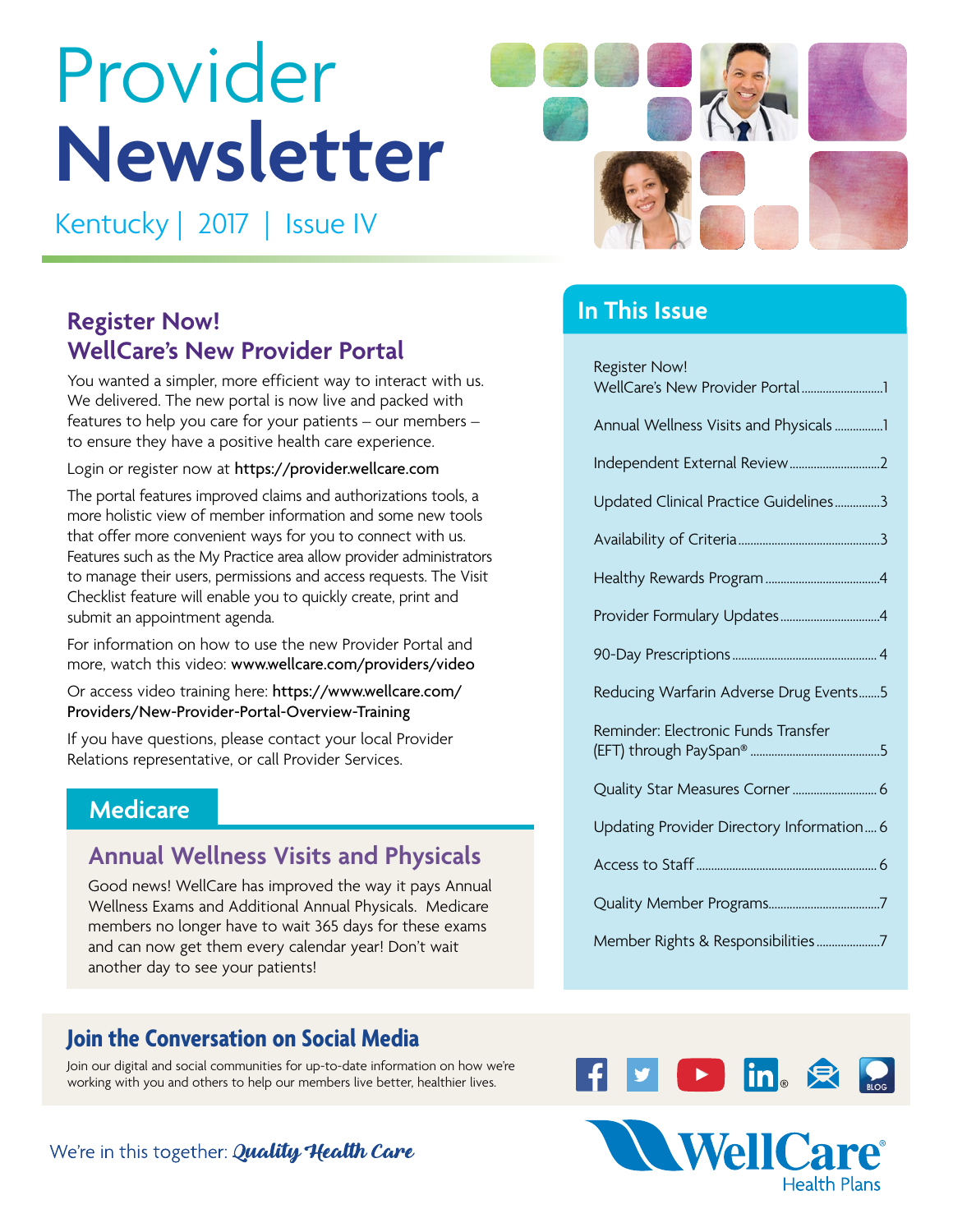<span id="page-1-0"></span>

### **Independent External Review**

In accordance with 907 KAR 17:035, if you receive an adverse final decision of a denial, in whole or in part, of a health service or claim for reimbursement related to this service, you may request an external independent third-party review. You may only do so after first completing an internal appeal/dispute process with WellCare of Kentucky. Provider requests for external review will only be considered for dates of service on or after December 1, 2016.

You must submit your request for external independent third-party review within 60 days from the date of receipt of the notice. You may submit your request to WellCare of Kentucky via one of the following methods:

- Email: [kyexternalreview@wellcare.com](mailto:kyexternalreview@wellcare.com)
- Fax: 1-800-509-8203
- Mail: WellCare Health Plans

Attention: External Independent Third-Party Review 13551 Triton Park Blvd. Suite 1800 Louisville, KY 40223

WellCare will confirm receipt of your request for external third-party review within five business days of receiving your request.

As required by 907 KAR 17:035, if you request an external third-party review, WellCare will forward to the Department for Medicaid Services all documentation submitted by you during the appeal/dispute process within 15 business days of receiving your request. No additional documentation will be allowed for consideration by the external independent third-party review.

Additionally, if WellCare's decision is upheld by the external independent third-party review, you have the right to request an administrative hearing in accordance with 907 KAR 17:040 within 30 calendar days of the Department's written notice. You must submit your request for administrative hearing to:

Cabinet for Health and Family Services Department for Medicaid Services Division of Program Quality and Outcomes 275 East Main Street, 6C-C Frankfort, KY 40621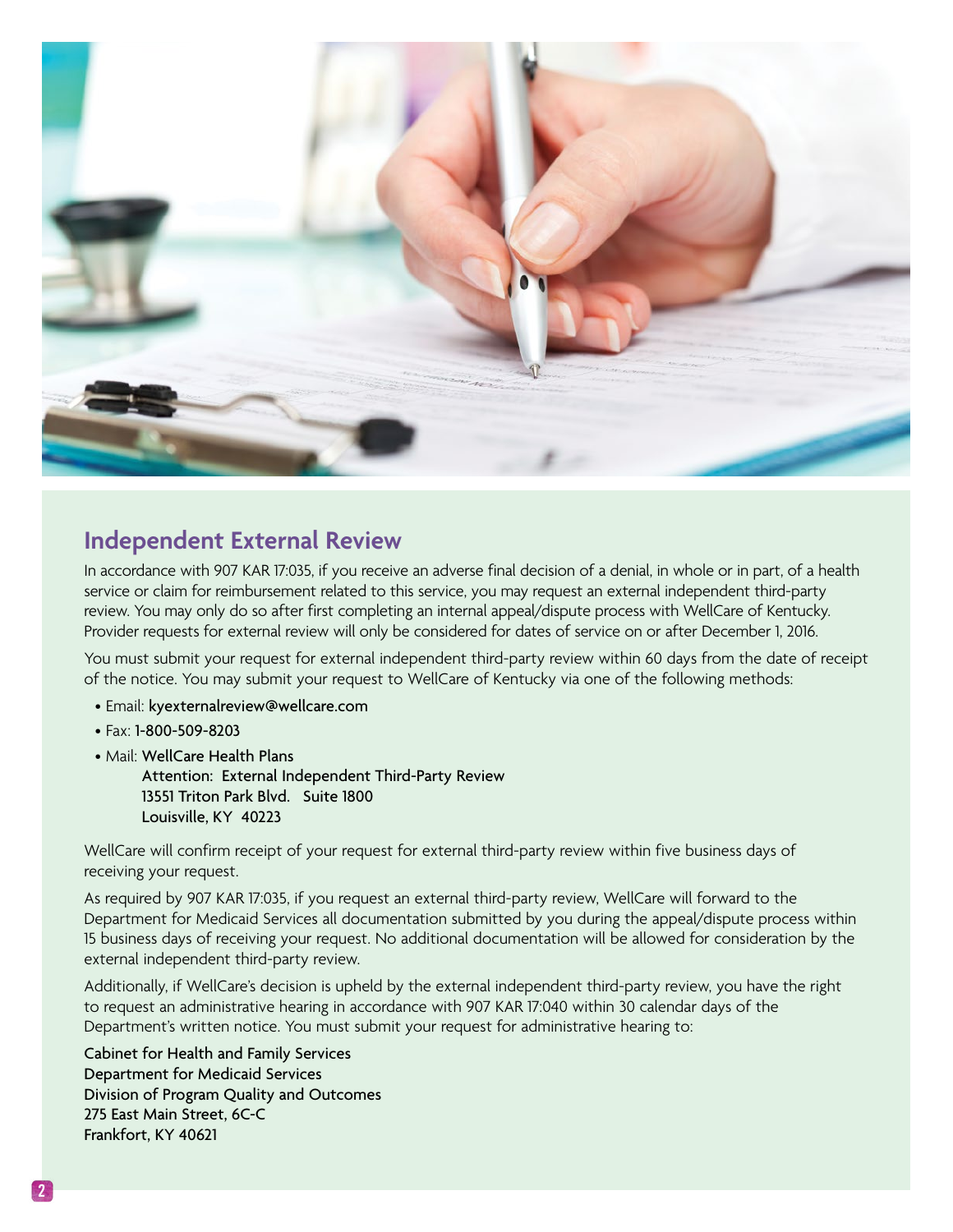### <span id="page-2-0"></span>**Updated Clinical Practice Guidelines**

Clinical Practice Guidelines (CPGs) are best practice recommendations based on available clinical outcomes and scientific evidence. They also reference evidence-based standards to ensure that the guidelines contain the highest level of research and scientific content. CPGs are also used to guide efforts to improve the quality of care in our membership. CPGs on the following topics have been updated and published to the Provider website:

- Acute and Chronic Kidney Disease: HS-1006
- ADHD: HS-1020
- Autism Spectrum Disorder: HS-1016
- Behavioral Health Conditions and Substance Use in High Risk Pregnancy: HS-1040
- Behavioral Health Screening in Primary Care Settings: HS-1036
- Cancer: HS-1034
- Cholesterol Management: HS-1005
- Depressive Disorders in Children, Adolescents and Adults: HS-1022
- Diabetes in Adults: HS-1009
- Gender Reassignment: HS-1059
- Hepatitis: HS-1050\*
- HIV Screening & Antiretroviral Treatment: HS-1024
- Opioid Use Disorder and Treatment: HS-1053
- Pain Management: HS-1064
- Palliative Care: HS-1043
- Post-Traumatic Stress Disorder: HS-1048\*
- Preconception and Inter-Pregnancy: HS-1028
- Pregnancy and Post-Partum Care: HS-1029
- Suicidal Behavior: HS-1027

#### \* New

#### The following CPGs have been retired and removed from the Provider website:

- Acute Kidney Injury: HS-1069^
- Behavioral Health and Sexual Offenders in Adults: HS-1039
- Imaging for Low Back Pain: HS-1012
- Lead Exposure: HS-1011
- Major Depressive Disorder in Adults: HS-1008^
- Motivational Interviewing & Health Behavior Change: HS-1042
- Pharyngitis: HS-1021
- Postpartum: HS-1030
- Screening, Brief Intervention, & Referral to Treatment (SBIRT): HS-1056
- Substance Use Disorders in High Risk Pregnancy: HS-1041^
- Transitions of Care: HS-1054

^ Merged with another CPG.

To access other CPGs related to Behavioral, Chronic, and Preventive Health, visit [https://www.wellcare.com/](https://www.wellcare.com/Kentucky/Providers)  [Kentucky/Providers](https://www.wellcare.com/Kentucky/Providers).



### **Availability of Criteria**

The review criteria and guidelines are available to the providers upon request. Providers may request a copy of the criteria used for specific determination of medical necessity by calling Customer Services department at the number listed at the end of this newsletter.

Also, please remember that all Clinical Coverage Guidelines, detailing medical necessity criteria for several medical procedures, devices and tests, are available via the provider resources link at: <www.wellcare.com/Provider/CCGs>.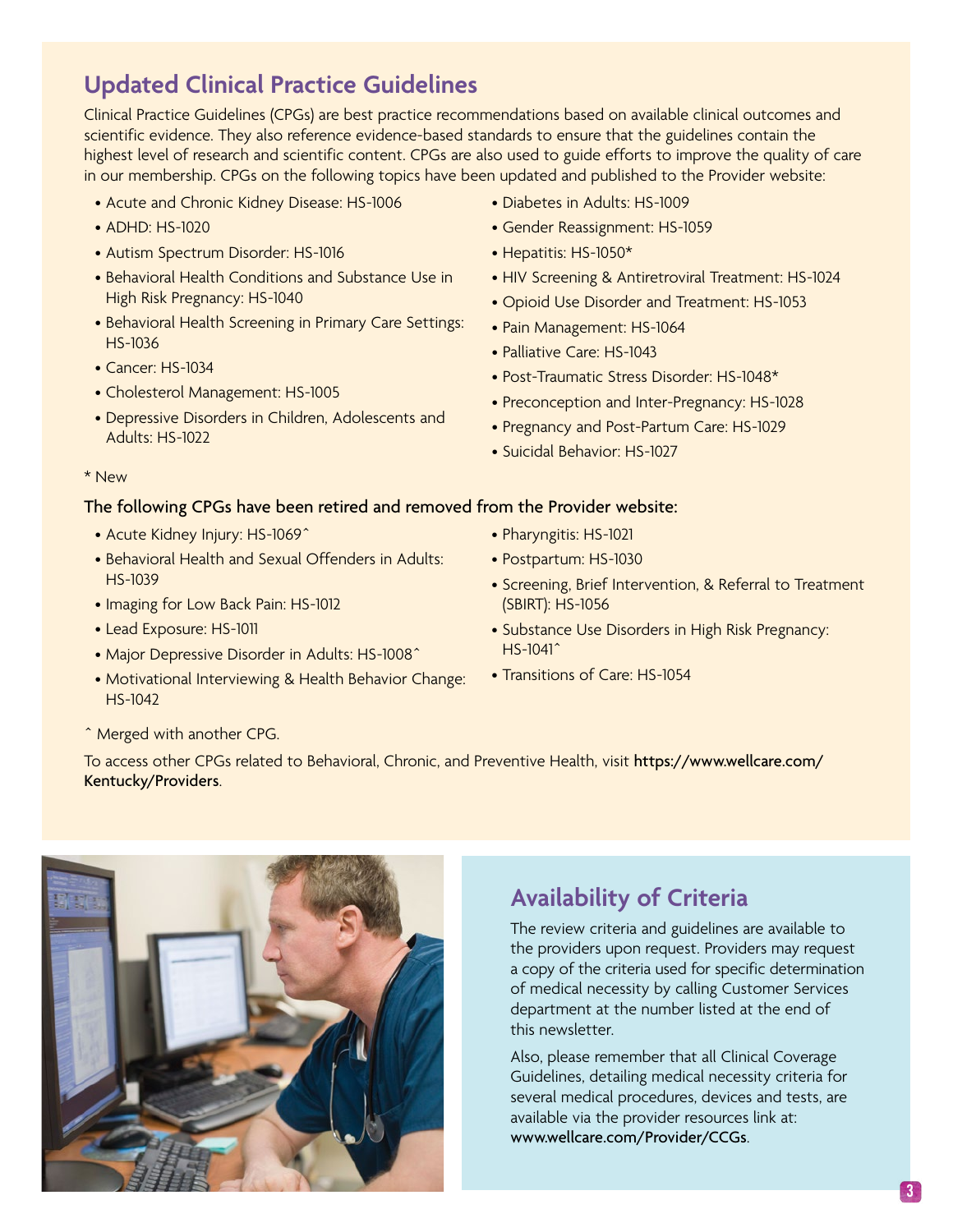### <span id="page-3-0"></span>**Healthy Rewards Program**

The Healthy Rewards Program rewards members for taking small steps that will help them live healthy lives. For simple tasks like completing prenatal visits, preventive dental visits and certain health checkups, members can earn rewards that are placed on prepaid debit cards. Members can use these cards at a variety of locations to purchase healthy items they use every day. The more services members complete, the more they can earn.

Now is a good time to remind your patients to take advantage of this program and their dental benefits by scheduling a dental visit. Providers can also encourage their patients to participate in the Healthy Rewards Program by signing and including their provider ID on applicable activity reports.

For more information on WellCare's Healthy Rewards Program, please contact your Provider Relations representative or call one of the Provider Services phone numbers at the end of this newsletter.

### **Provider Formulary Updates**

#### Medicaid:

The WellCare Medicaid Preferred Drug List (PDL) has been updated. Visit [www.wellcare.com/Kentucky/](http://www.wellcare.com/Kentucky/Providers/Medicaid/Pharmacy) [Providers/Medicaid/Pharmacy](http://www.wellcare.com/Kentucky/Providers/Medicaid/Pharmacy) to view the current PDL and any pharmacy updates.

You can also refer to the Provider Manual available at [www.wellcare.com/Kentucky/](http://www.wellcare.com/Kentucky/Providers/Medicaid) [Providers/Medicaid](http://www.wellcare.com/Kentucky/Providers/Medicaid) to view more information regarding WellCare's pharmacy Utilization Management (UM) policies and procedures.

#### Medicare:

The Medicare Formulary has been updated. Find the most up-to-date complete formulary at [www.wellcare.com/Kentucky/](http://www.wellcare.com/Kentucky/Providers/Medicare/Pharmacy)  [Providers/Medicare/Pharmacy](http://www.wellcare.com/Kentucky/Providers/Medicare/Pharmacy).

You can also refer to the Provider Manual available at [www.wellcare.com/Kentucky/](http://www.wellcare.com/Kentucky/Providers/Medicare) [Providers/Medicare](http://www.wellcare.com/Kentucky/Providers/Medicare) to view more information regarding WellCare's pharmacy UM policies and procedures.



### **90-Day Prescriptions**

90-day prescriptions are a simple way to manage medication adherence, and they also provide added convenience for your patients. Standard 30-day fills of maintenance medications require patients to make a trip to the pharmacy every single month, year after year. However, utilizing a 90-day prescription, pharmacy trips are cut down from 12 annual trips to only four.

Members are able to fill their 90-day prescriptions at any willing network pharmacy, but there may be a financial benefit for the member if they utilize WellCare's preferred mail-order (CVS Caremark Mail Service Pharmacy). This includes \$0 co-pays for tier 1 medications, and copay reduction for medications in tiers 2 and 3.

CVS Caremark is our current only preferred mail order pharmacy, and prescribers can fax or e-prescribe member prescriptions. A prescription form and contact information is listed below

[https://www.caremark.com/portal/asset/NewRX\\_Fax\\_Form\\_v91.pdf](https://www.caremark.com/portal/asset/NewRX_Fax_Form_v91.pdf) 

Fax: 1-800-378-0323

E-prescribe to CVS Caremark Mail Order Electronic, NCPDP ID 322038

Members will need to create an account with CVS Caremark either online at <www.caremark.com>or by calling 1-866-808-7471.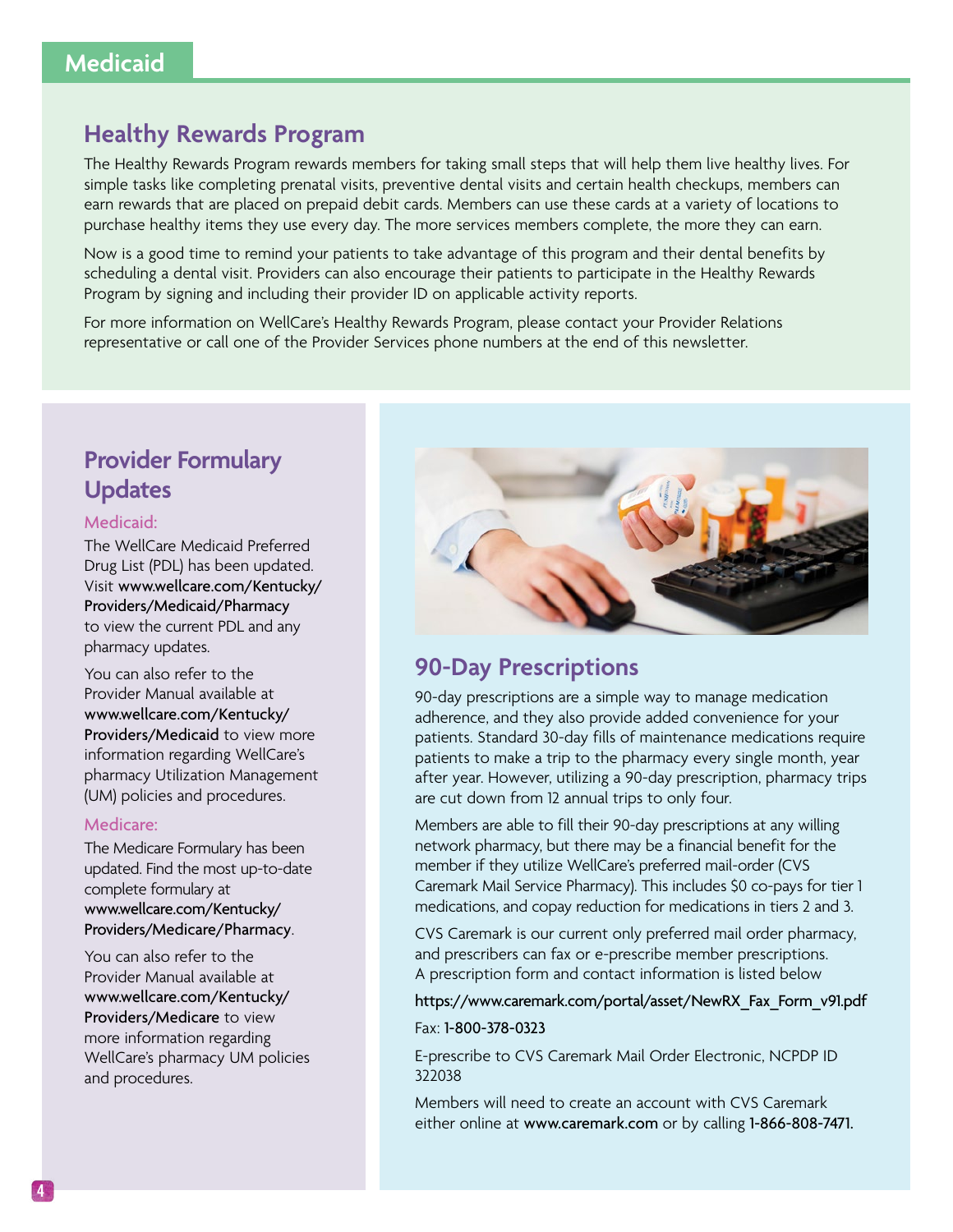### <span id="page-4-0"></span>**Reducing Warfarin Adverse Drug Events**

Members put on anticoagulant medication are known to be at high risk for adverse events, specifically, bleeding. A study of emergency department (ED) visits for adverse events estimated that anticoagulants were associated with 17.6 percent of the visits, with 48.8 percent of cases resulting in hospitalization.<sup>1</sup>

#### Prescriber Tips:

- Before prescribing anticoagulants, providers should weigh the risk of thrombosis against the risk of bleeding.
- Record indication for warfarin therapy; target International Normalized Ratio (INR) range and duration of treatment for every patient.
- With each visit: Assess for significant drug and dietary interactions, evaluate patient's warfarin therapy understanding, and incorporate patient education as necessary. Communicate INR results and dosing decisions.
- Monitoring is influenced by INR results, patient compliance, changes in health status, addition/ discontinuation of medications, changes in diet, and/or dose adjustment decisions. Don't forget to consider a patient's OTC medication.
- With each visit: Patients should be given a written dosing schedule for their anticoagulation therapy that takes into account:
- Drug name, dose, tablet strength and color, INR results, next appointment date, as well as a telephone number to call with questions or problems.

#### Patient Education

- Explain the reason for starting warfarin, how warfarin works and duration of therapy.
- Explain the need for routine INR testing and discuss INR target range.
- Discuss side effects of warfarin, drug and food interactions, signs/symptoms of bleeding or clotting, and any necessary lifestyle changes.
- Explain when to take warfarin and what to do if a dose is missed.
- Discuss when to contact provider or when to go to the emergency department.
- Stress the importance of notifying all healthcare providers of warfarin treatment.
- If the patient has extended travel plans, ensure a sufficient supply of warfarin is available and arrangements have been made for ongoing INR monitoring.

#### *Reference:*

*Shehab N, Lovegrove MC, Geller AI, et al. US Emergency Department Visits for Outpatient Adverse Drug Events, 2013-2014. JAMA. 2016;316(20):2115-2125.* 

### **Reminder: Electronic Funds Transfer (EFT) through PaySpan®**

### **Five reasons to sign up today for EFT:**

- No interrupting your busy schedule to deposit a check.
- No waiting in line at the bank.
- No lost, stolen, or stale-dated checks.
- You control your banking information.
- Immediate availability of funds no bank holds!

Setup is easy and takes about five minutes to complete. Please visit <https://www.payspanhealth.com/nps> or call your Provider Relations representative or PaySpan at 1-877-331-7154 with any questions.

We will only deposit into your account, not take payments out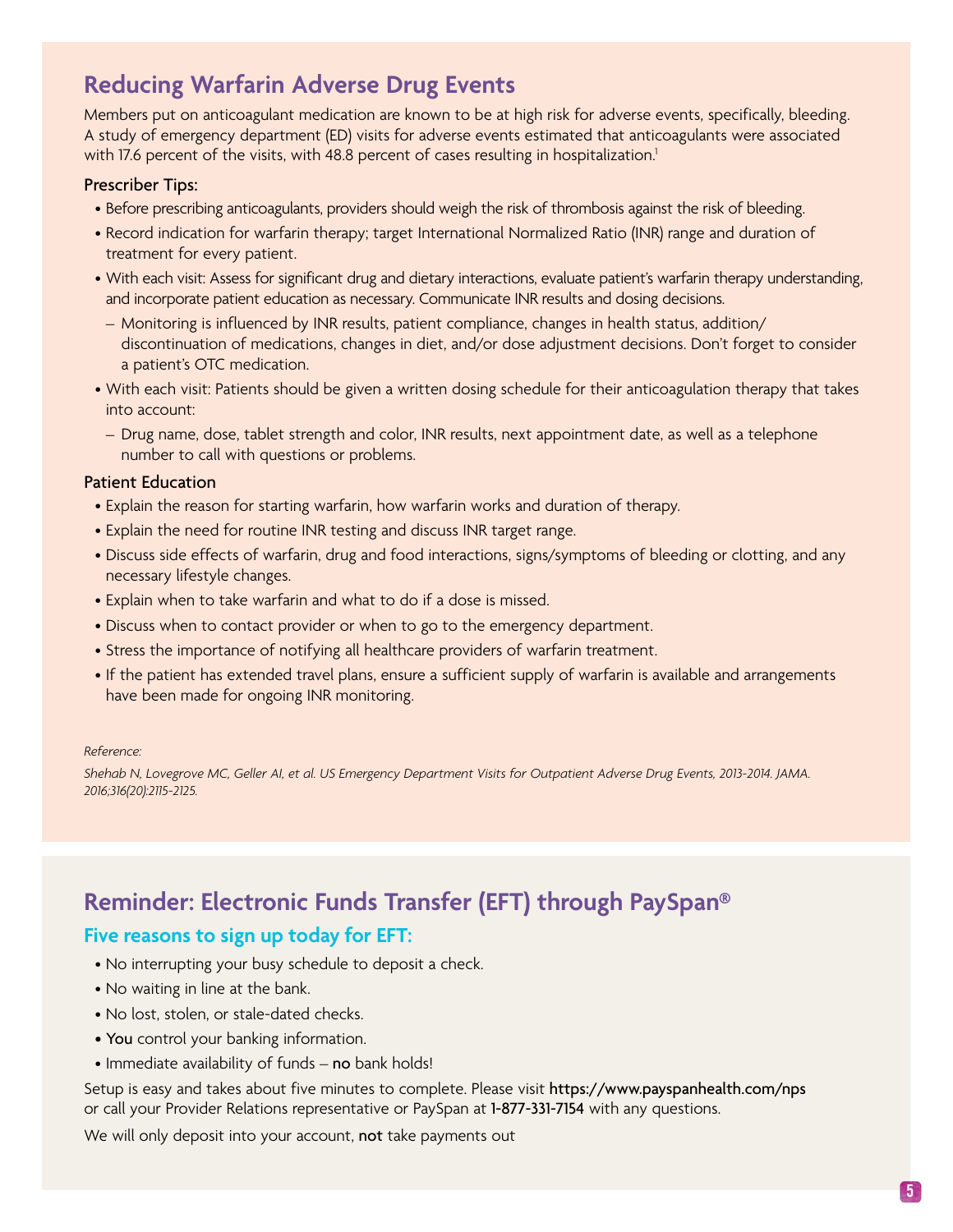### <span id="page-5-0"></span>**Quality Star Measures Corner**

At WellCare, we value everything you do to deliver quality care to our members – your patients – to make sure they have a positive healthcare experience.

That's why we're asking you to join us in giving your patients optimal care to help improve quality scores! The Stars Score is an overall summary of many of these measures, and Pay-for-Performance (P4P) provider incentives may be affected.

You can help us improve scores for the measures below by taking action.

- Improving or maintaining Mental Health
- Breast cancer screening
- Diabetes care (Eye exam; kidney disease

#### How can you help?

- Provide appropriate and timely care within the designated time frames of the measure
- Clearly document all care in the patient's medical record
- Make sure preventive appointments and screenings are up-to-date

monitoring; blood sugar; medication adherence; controlling blood pressure)

- Annual flu vaccine
- Encourage and educate patients regarding services offered outside of the PCP office, such as diabetic eye exam services
- Reach out to noncompliant patients
- Remind patients about their annual flu shots and make sure they know when they have receive the shot

### **Updating Provider Directory Information**

We rely on our provider network to advise us of demographic changes so we can keep our information current.

To ensure our members and Provider Relations staff have up-to-date provider information, please give us advance notice of changes you make to your office phone number, office address or panel status (open/ closed). Thirty-day advance notice is recommended.

### **New Phone Number, Office Address or Change in Panel Status:**

#### Medicaid

Send a letter on your letterhead with the updated information to [KY\\_ProviderCorrection@wellcare.com](mailto:KY_ProviderCorrection@wellcare.com).

Please include contact information if we need to follow up on the update with you.

#### Medicare

#### Call 1-855-538-0454

Thank you for helping us maintain up-to-date directory information for your practice.



### **Access to Staff**

If you have questions about the utilization management program, please call Customer Service at 1-866-231-1821. TTY/TDD users call 1-877-247-6272. Language services are offered.

You may also review the Utilization Management Program section of your Provider Manual. You may call to ask for materials in a different format. This includes other languages, large print and audio tapes. There is no charge for this.





CAL NUMBER VIDEO RELAY **1-866-775-2192 1-855-628-7552** 

We offer non-benefit resources such as help with food, rent and utilities.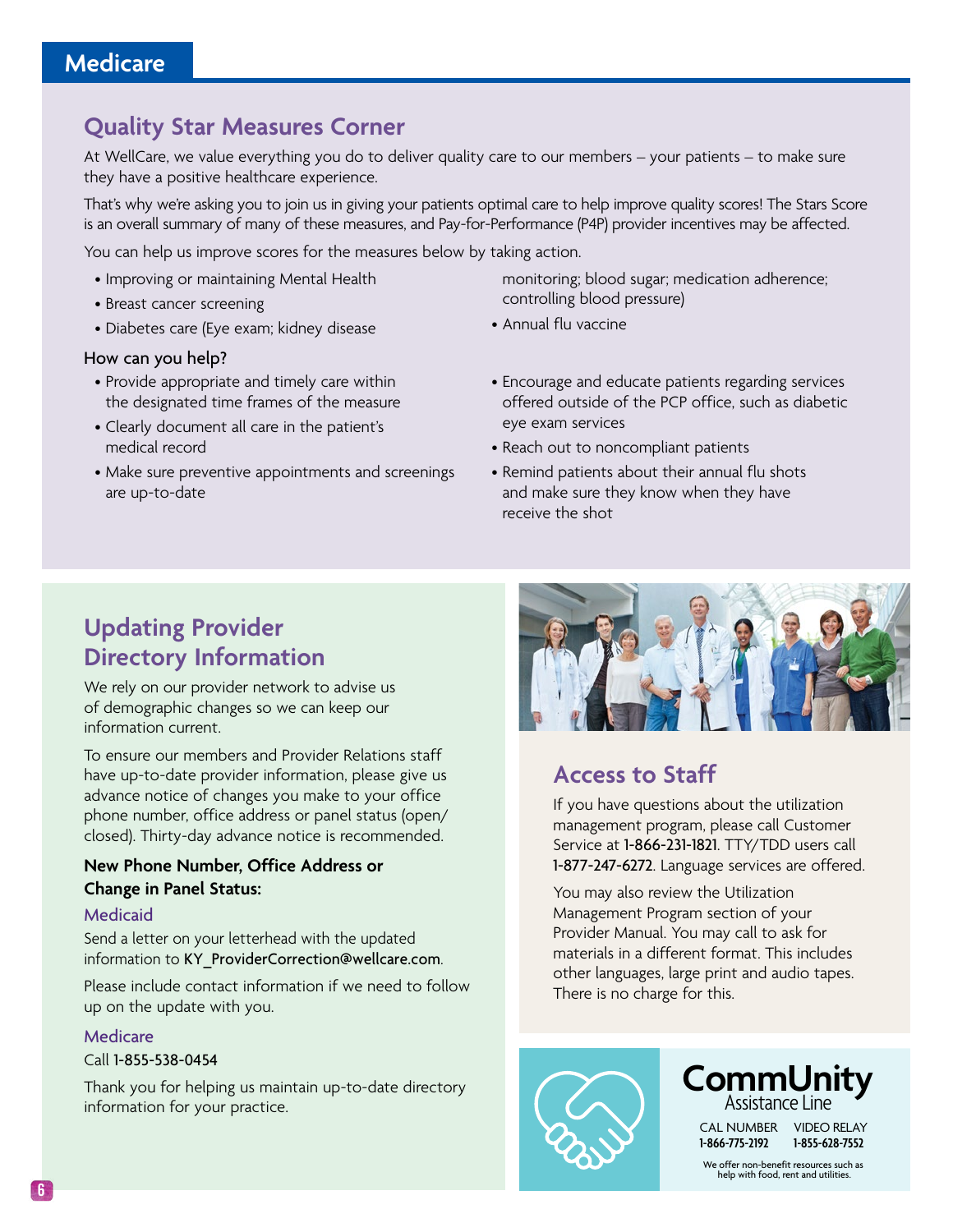### <span id="page-6-0"></span>**Quality Member Programs**

Our goal is to provide members with direct access to health education and preventive/wellness screenings in their homes and communities at no cost. You can help by telling your members about our programs. We are focusing on giving members the opportunity to receive assistance through the following programs:

- Telephonic Outreach Campaigns: Calls are conducted with members to educate them on the importance of visiting their doctor. In addition, assistance is provided with scheduling their physician appointments/health screenings.
- HealPros® Retinal Exams: Digital diabetic retinal exams are conducted through third-party vendor, HealPros, with members in the comfort of their homes. Screening results are provided by WellCare directly to the member's PCP.
- MedXM® Bone Density Tests: In-home bone density screenings are completed with targeted members through vendor, MedXM.
- Quest Diagnostics™ Colorectal Screenings: InSure® FIT™ collection kits are provided to eligible members for completion of an in-home colorectal cancer screening.
- CVS HEALTHTAG™ Initiative: Pharmacy technicians are encouraged to inform and educate members through important reminders when they pick up their prescriptions. Reminders are provided for diabetic management, nephropathy and rectal screenings as well as breast and colon cancer exams.
- Novu Health & Wellness Program: Members receive up to \$25 in gift card rewards for completing health care activities. These include breast cancer and colon cancer screenings diabetes screenings, bone density screenings and annual physical exams.

Note: Member selection to participate in our programs is based on a member's care needs, and there is no cost share for the services offered.

### **Member Rights & Responsibilities**

Our members, your patients, have the following rights and responsibilities:

### Rights

- To receive information about the organization, its services, its practitioners and providers and member rights and responsibilities
- To be treated with respect and dignity
- To have your privacy protected
- To participate with practitioners in making decisions about your health care
- To a candid discussion of appropriate or medically necessary treatment options for your conditions, regardless of cost and benefit coverage
- To voice complaints or appeals about the plan or the care it provides
- To make recommendations regarding the plan's member rights and responsibilities policy

### Responsibilities

- To supply information that the plan and its doctors and providers need to provide care
- To follow plans and instructions for care that you have agreed on with your doctor
- To understand your health problems
- To help set treatment goals that you and your doctor agree to

Additional rights & responsibilities are located in the Provider Manual and Member Handbook.